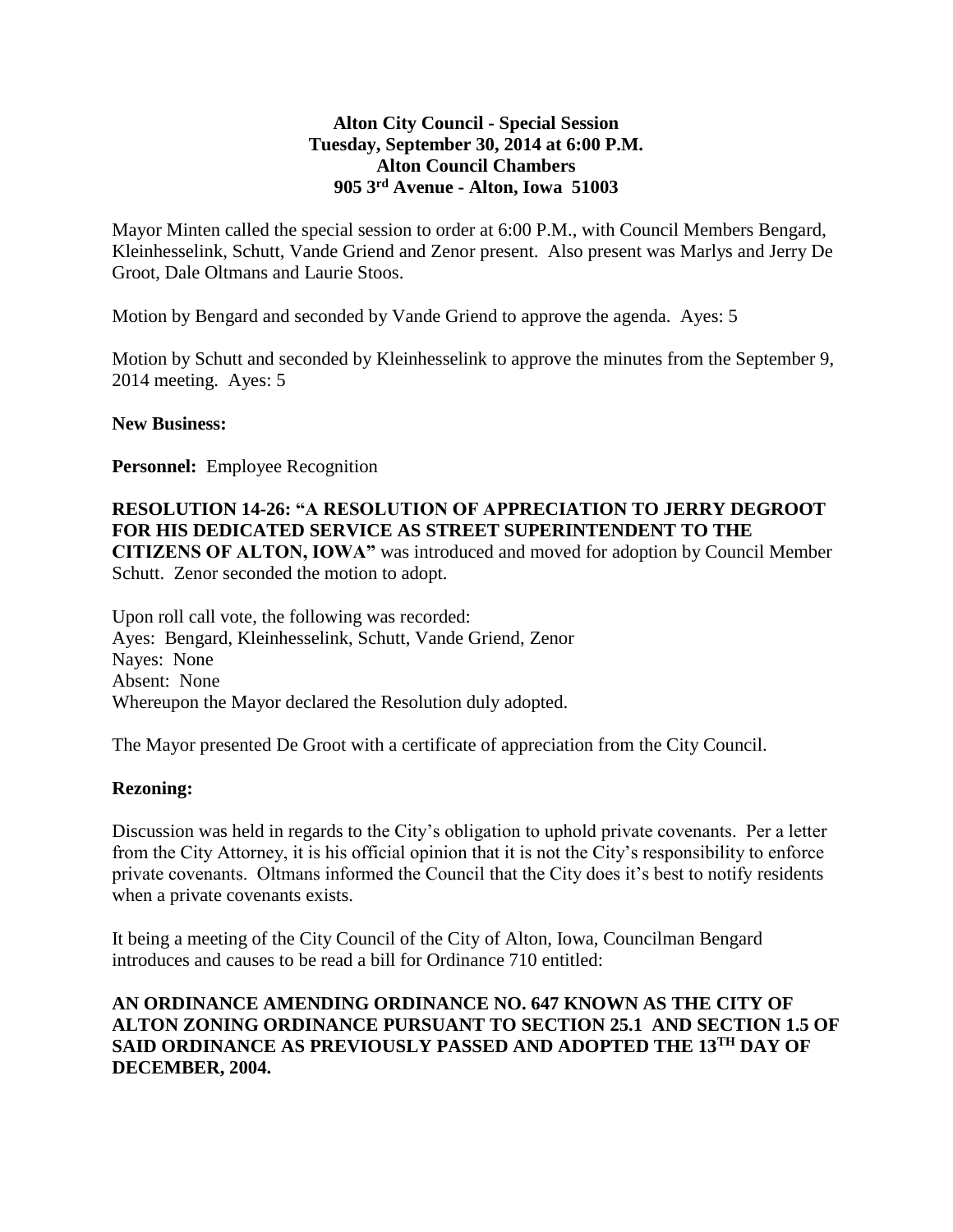Motion by council member Schutt that the reading just had to be the first and the Council dispense with the statutory provision that this Ordinance be fully and distinctly read on three different days as provided by section 380.3 of the Code of Iowa. Motion was duly seconded by council member Kleinhesselink.

On roll call vote: Ayes: Bengard, Kleinhesselink, Schutt, Vande Griend, Zenor Nays: None

And the Mayor declares the motion duly carried.

Motion by Zenor that title of said bill for Ordinance be approved as set out and said bill for Ordinance 710 be adopted and placed on its final passage. Council member Vande Griend seconds the foregoing motion.

On roll call vote: Ayes: Bengard, Kleinhesselink, Schutt, Vande Griend, Zenor Nays: None

The Mayor declares the motion duly carried and will forthwith sign he said Ordinance and the Clerk will add his attestation thereto, said Ordinance being adopted.

It being a meeting of the City Council of the City of Alton, Iowa, Councilman Kleinhesselink introduces and causes to be read a bill for Ordinance 711 entitled:

# **AN ORDINANCE AMENDING ORDINANCE NO. 674 AS PREVIOUSLY PASSED AND ADOPTED THE 14TH DAY OF JULY, 2009.**

Motion by council member Bengard that the reading just had to be the first and the Council dispense with the statutory provision that this Ordinance be fully and distinctly read on three different days as provided by section 380.3 of the Code of Iowa. Motion was duly seconded by council member Zenor.

On roll call vote: Ayes: Bengard, Kleinhesselink, Schutt, Vande Griend, Zenor Nays: None

And the Mayor declares the motion duly carried.

Motion by Schutt that title of said bill for Ordinance be approved as set out and said bill for Ordinance 711 be adopted and placed on its final passage. Council member Vande Griend seconds the foregoing motion.

On roll call vote: Ayes: Bengard, Kleinhesselink, Schutt, Vande Griend, Zenor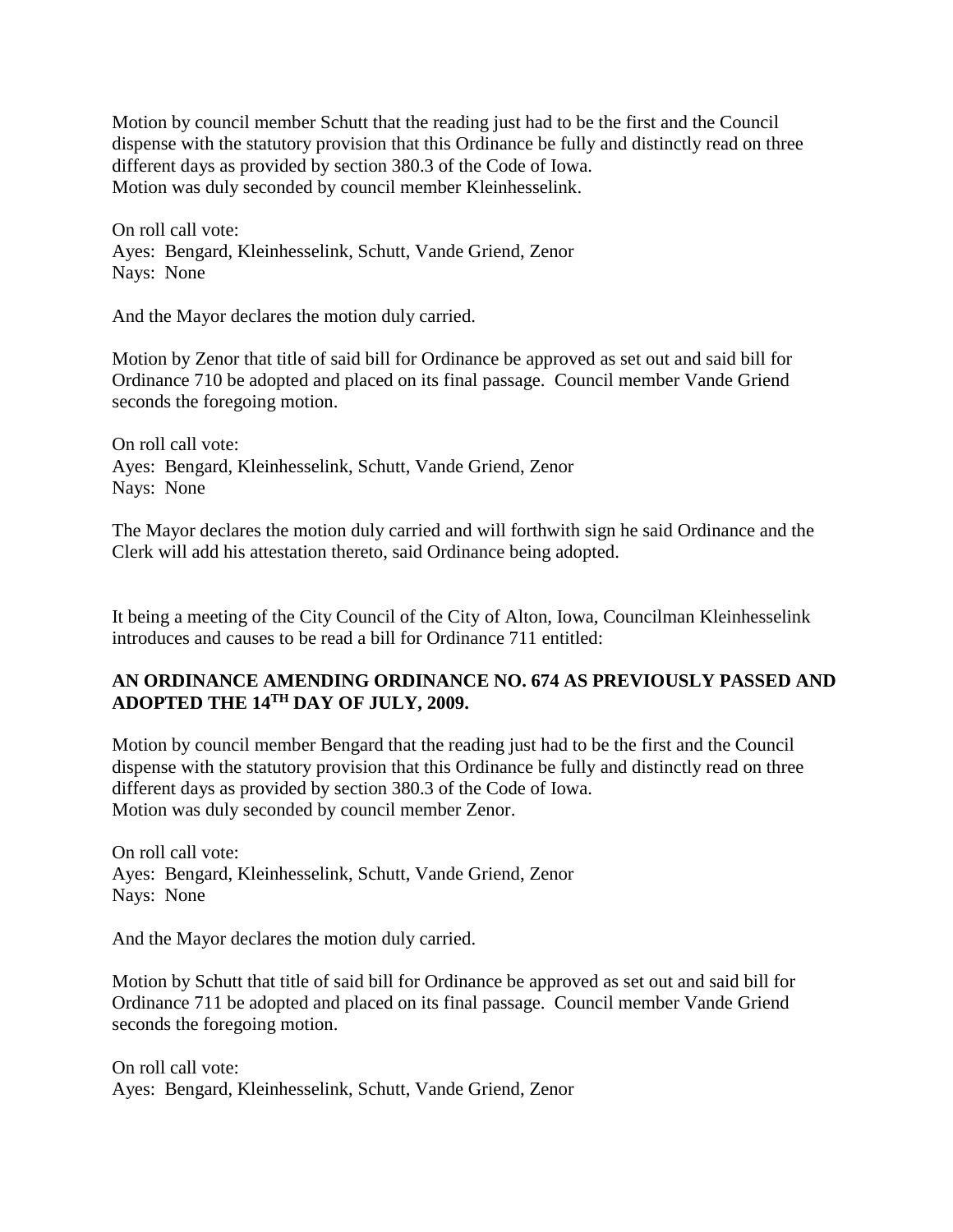Nays: None

The Mayor declares the motion duly carried and will forthwith sign he said Ordinance and the Clerk will add his attestation thereto, said Ordinance being adopted.

It being a meeting of the City Council of the City of Alton, Iowa, Councilman Schutt introduces and causes to be read a bill for Ordinance 712 entitled:

# **AN ORDINANCE AMENDING ORDINANCE NO. 676 AS PREVIOUSLY PASSED AND ADOPTED THE 14TH DAY OF JULY, 2009.**

Motion by council member Kleinhesselink that the reading just had to be the first and the Council dispense with the statutory provision that this Ordinance be fully and distinctly read on three different days as provided by section 380.3 of the Code of Iowa. Motion was duly seconded by council member Bengard.

On roll call vote: Ayes: Bengard, Kleinhesselink, Schutt, Vande Griend, Zenor Nays: None

And the Mayor declares the motion duly carried.

Motion by Vande Griend that title of said bill for Ordinance be approved as set out and said bill for Ordinance 712 be adopted and placed on its final passage. Council member Bengard seconds the foregoing motion.

On roll call vote: Ayes: Bengard, Kleinhesselink, Schutt, Vande Griend, Zenor Nays: None

The Mayor declares the motion duly carried and will forthwith sign he said Ordinance and the Clerk will add his attestation thereto, said Ordinance being adopted.

#### **Easement Vacation:**

**RESOLUTION 14-25: "RESOLUTION PROPOSING THE VACATION OF THE EASEMENTS LYING BETWEEN LOTS 9 & 10, LOTS 10 & 11, AND LOTS 13 & 14,** IN AALBERS 2ND ADDITION TO THE CITY OF ALTON, IOWA" was introduced and moved for adoption by Council Member Schutt. Bengard seconded the motion to adopt.

Upon roll call vote, the following was recorded: Ayes: Bengard, Kleinhesselink, Schutt, and Zenor Nays: None Abstain: Vande Griend Whereupon the Mayor declared the Resolution duly adopted.